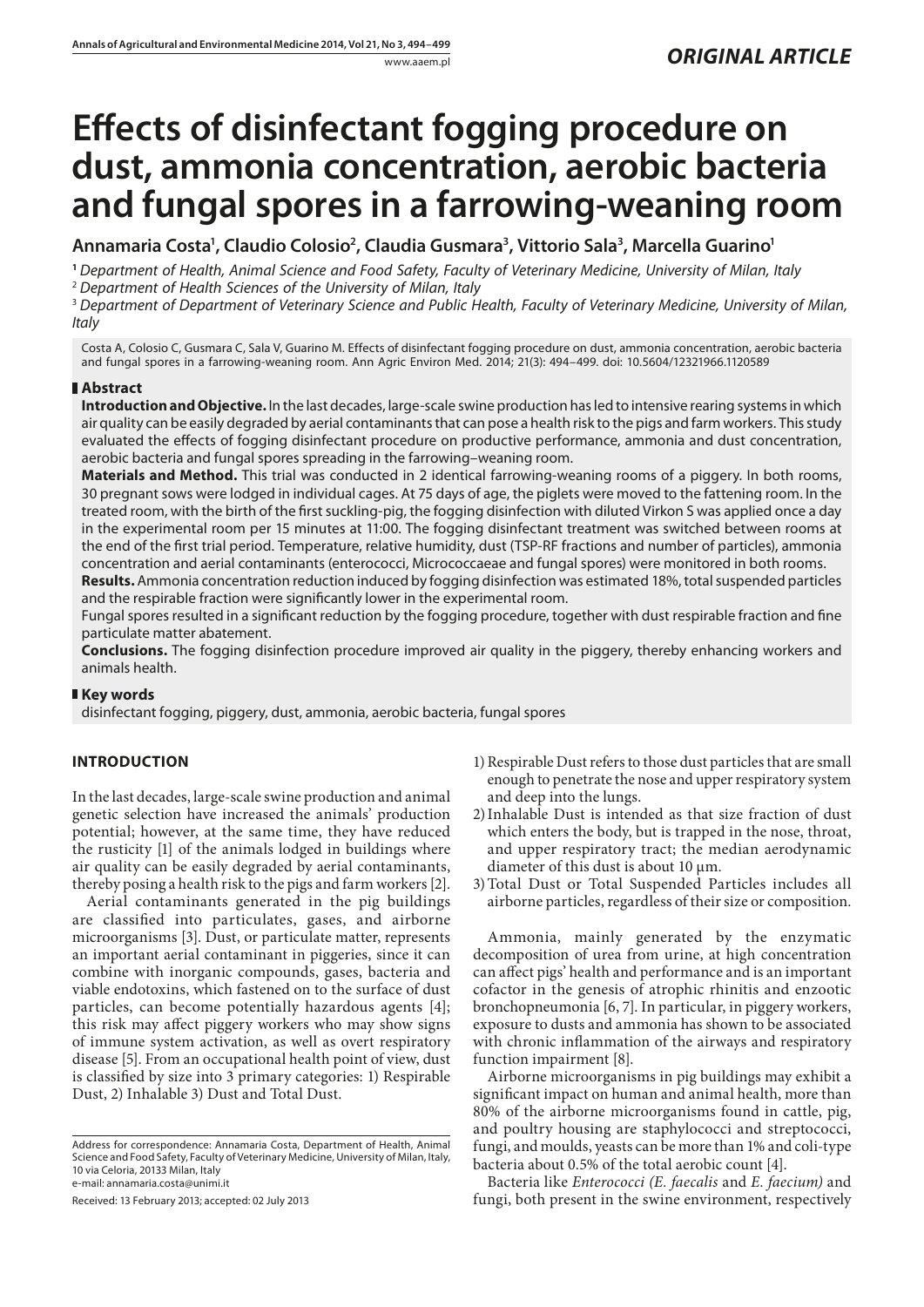Annamaria Costa, Claudio Colosio, Claudia Gusmara, Vittorio Sala, Marcella Guarino . Effects of disinfectant fogging procedure on dust, ammonia concentration, aerobic…

can account for the majority of infections (79%), and release allergens, toxins and odours into the indoor air [9]

In animal houses, a widespread environmental disinfection procedure is represented by a rooms fogging system, after cleaning them with water. Recent research conducted in the food industry have shown that fogging disinfectant is effective in reducing the number of organisms on upwardfacing surfaces but, in general, it is not effective on vertical or downward-facing surfaces [11]. Fogging also reduces the number of viable airborne organisms, although the reason for this decrease is not understood.

The presented study evaluated the effects of fogging disinfectant procedure on productive performance, ammonia and dust concentration, aerobic bacteria and fungal spores spreading in a farrowing–weaning room.

## **MATERIALS AND METHODS**

**Description of the monitored building and animals.** The trial was carried out in a piggery for Parma ham production (pigs of around 150 kg at slaughtering age) in Northern Italy. The study was conducted in parallel in 2 rooms, the first time during the autumn and then a replicate of the trial was performed in winter, switching fogging between rooms, to avoid undesired effects depending on room type.

Two identical adjacent farrowing-weaning rooms consisting of 30 cages each were used in the experiment. The rooms had a fully-slatted floor with a slurry pit beneath. Manure was removed at the end of the production cycle.

Fifteen primiparous and 15 pluriparous sows entered in the farrowing room 3–4 days before delivering piglets; 20% of the piglets, previously marked by tattoos, were individually weighed at birth, at 15 days of age, at 30 days of age and at 75 days of age.

Weaning took place when the sows were removed at day 28. After the weaning phase, at 75 days of age, the piglets were moved to the fattening room.

Animals from both rooms were given the same diet (Tab. 1, 2).

| <b>DIET</b>            | % of total diet |
|------------------------|-----------------|
| Corn meal              | 51              |
| Soybean meal           | 17              |
| Wheat bran             | 9               |
| Wheat flour milling    | 7               |
| Rice flour milling     | 5               |
| Molasses               | $\overline{2}$  |
| Cereals byproducts     | $\overline{4}$  |
| Animal fat             | 1               |
| Vitamin mineral premix | 1.5             |
| Calcium carbonate      | 1.5             |
| Bicalcium phosphate    | 1               |
| Total                  | 100             |
|                        |                 |

**Bio-security routine farm procedures.** Before the beginning of the trial, both rooms were washed with running water and treated with a bacteriocidic and virucidic product (Antec HD3, Antec International Limited, Sudbury, Suffolk, UK)

#### **Table 2.** Formulation of piglets diet

|                                 |            | % of total diet |         |  |  |
|---------------------------------|------------|-----------------|---------|--|--|
| <b>DIET</b>                     | Prestarter | Starter         | Weaners |  |  |
| Barley                          | 36         | 17.5            | 10      |  |  |
| Wheat                           | 15.5       | 43              | 4.5     |  |  |
| Corn                            | 5          |                 | 26      |  |  |
| Whey powder                     | 4          |                 |         |  |  |
| Soybean meal                    | 7.8        | 6.2             | 12      |  |  |
| Toasted soybeans                | 5.5        |                 |         |  |  |
| Beat pulp                       |            |                 | 6       |  |  |
| Soybean meal                    | 7.8        | 6.2             | 12      |  |  |
| Toasted soybeans                | 5.5        |                 |         |  |  |
| Beat pulp                       |            |                 | 6       |  |  |
| <b>Extracted sunflower seed</b> |            | 7.8             |         |  |  |
| Extracted rape seed             |            | 9.7             |         |  |  |
| Rice flour milling              |            |                 | 5       |  |  |
| Wheat bran                      | 2.5        | 7.8             | 20      |  |  |
| Potato protein                  | 3.5        |                 |         |  |  |
| Molasses                        |            |                 | 2.5     |  |  |
| Sunflower meal                  |            |                 | 3.2     |  |  |
| Alfalfa                         |            |                 | 6.5     |  |  |
| Linseed                         | 1.7        |                 |         |  |  |
| Corn treated                    | 9.6        |                 |         |  |  |
| Fish meal                       | 0.5        |                 |         |  |  |
| Fat (animal)                    | 3.83       | 5.11            |         |  |  |
| Soy oil                         | 0.5        |                 |         |  |  |
| Limestone                       | 0.91       | 0.92            | 0.8     |  |  |
| Monocalcium phosphate           | 0.85       |                 | 1.5     |  |  |
| Salt                            | 0.46       | 0.53            | 0.5     |  |  |
| Vitamin and mineral premix      | 1.85       | 1.44            | 1.5     |  |  |
| <b>Total</b>                    | 100        | 100             | 100     |  |  |

diluted 1:200. The pit and the channels for the excretions were also emptied and washed according routine biosecurity procedure (all in /all out) adopted in the farm. Before entering the rooms, the sows were washed with running water, then disinfected with a low pressure water pump through nebulisation of VIRKON S (Antec INT., diluted 1:200).

**Bio-security Treatment.** In the experimental room, starting with the birth of the first suckling-pig, the environmental treatment (spraying of Virkon S, diluted 1:200 in the experimental room through fogging system) was applied once a day per 15 minutes, at 11:00. The overall experimental period lasted 152 days.

**Environmental parameters.** Measurements of temperature (T, °C) and relative humidity (RH, %) were taken for both rooms, using a specific psychrometric probe (BSV102, Lsi Instruments, Milan, Italy) connected to a data-recorder (Babuc M, Lsi Instruments, Milan, Italy), set for hourly readings. Probes were positioned in the centre of the rooms at a height of 1.70 m. The probe had an accuracy of 0.3 °C for temperature, and an accuracy of 3% for RH.

The ventilation rate of the rooms, temperature controlled, was measured using a portable fan-anemometer, BSV202 (LSI Instruments, Milan, Italy), with a measuring accuracy of 5%. To create the curve of the ventilation load, the speed of the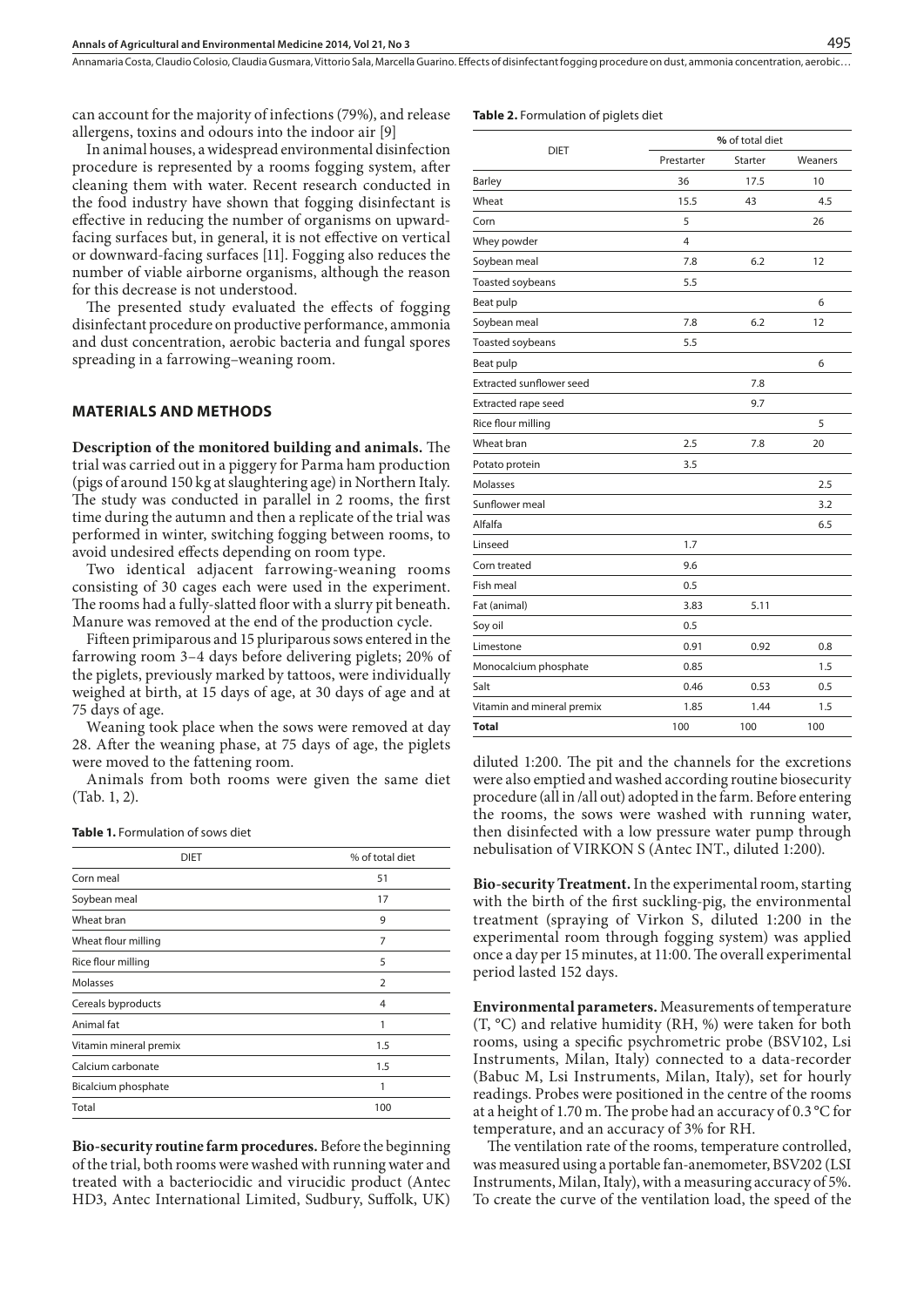single fans were measured, setting their absorbance manually, 3 readings were taken at each speed and the average calculated.

**Ammonia measurements.** The ammonia concentration inside the 2 rooms was measured by passive diffusion sampling (Draeger tubes system, Draeger Safety Inc., Pittsburgh, USA), each measurement lasted 24 hours and the measured values were the expression of mean ammonia concentration during the 24 hours of exposure.

The tubes, were placed at a height of approximately 1.7 m from the slatted floor at 3 measurements points in each room, near the entrance door (1), in the middle of the room (2), at the end of the room (3) (Fig. 1).



Figure 1. Top view of the two porcine farrowing-weaning rooms and sampling points in the study.

.<br>2 – sampling points of environmental parameters (Temperature and Relative humidity) and dust collected by Hyac Royco (estimation of dust particle size fraction)

1,2,3 – sampling points of dust, ammonia and airborne microorganisms.

Measurements began with the sows delivering (day 0) and then a further 4 times, on days 15, 30, 60 and 75, until the piglets were moved to the fattening room.

**Dust measurements.** Dust measurements were performed using 2 different apparatuses. The first was a 2-stage Lippman cyclone connected to a pump with a counter-positioned piston, set at a constant flow rate  $(101 \text{ min}^{-1})$  with an air flow monitoring-counting system. The Lippman cyclone collected and separated the particles by size as recommended by the ACIGH [12]. This apparatus allowed measurement of the total dust, or total suspended particles (TSP), and the respirable fraction of dust (RF) concentration, measured in the rooms at 2 sampling stations. The pump was connected to an openfaced membrane-holder; for this purpose, membranes of 20 mm diameter nitro-cellulose were used, with a dust-spot of 14 mm and a pore size of 0.8 µm.

The membranes were weighed before and after dust collection. The weighing took place in an environment with controlled humidity, using a micro-decimal balance (0.000001 g), following heat treatment in an oven at a temperature of 80–85 °C. The sampling method was devised specifically to collect a quantity of dust on the membrane of 0.3-2 mg, corresponding to 2-12  $\mu$ g mm<sup>2</sup>, so that the qualitative and quantitative measurements were performed correctly, as assessed in a previous study [13].

Samples and the other parameters were performed at 3 measurements points in each room, near the entrance door (1), in the middle of the room (2), at the end of the room (3) (Fig. 1).

The second dust measuring apparatus used was a Microair 5230 (HIAC ROYCO), designed to segregate particles into 6 size classes (0.65–1.1 µm; 1.1–2.1 µm; 2.1–3.3 µm; 3.3– 4.7 μm; 4.7–7 μm; 7–7.5 μm), and the concentration of each airborne particle size class was expressed in particles m-3. The particle counts lasted 30 minutes with 50 cycles per count and 30 seconds for each cycle. The optical chamber was cleaned in the 6 second interval between counts; the airflow speed of the sample was  $0.00047 \text{ m}^3\text{s}^{-1}$ .

The coincidence error of the counter was less than 10% and the sizing error less than 5%, the counter covered the range of 0.3–25 µm, in 8 user-defined channels. Monitor readings were taken at 15-day intervals, the first readings performed at day 0, 15, 30, 60 and 75 of the trial; 2 membranes were collected every 30 minutes during each sampling day and from each room to measure dust weight from the obtained 48 values measured by the instruments in 24 hours of sampling. From this, the mean value was calculated.

**Microbial load – aerobic bacteria and fungal spores.**  Airborne bacteria, *Enterococcus faecium*, *Enterococcus faecalis,* Micrococcaceae (*Staphylococcus spp.*) and fungal spores were collected with a 6-stage Andersen sampler (Model 20–830 cut-point sizes: 9.0, 5.8, 4.7, 3.3, 2.1, 0.65, and 0.43 µm) operating for 30 s to 4 min and located at a height of 1.7 m from the floor.

The Andersen 6-stage sampler is a cascade impactor with 400 holes per stage, drawing air at a flow rate of 28.3 l min-1, and equipped with plastic Petri dishes containing 35 ml of the appropriate media and calibrated with plates in place.

Samples were performed at 3 measurements points in each room, near the entrance door (1), in the middle of the room (2), at the end of the room (3), see Figure 1.

The bacterial load of *Enterococci* was measured using Barnes medium, the plates incubated for 24 hours at 37 °C, and the multiplied colonies – with colour varying from pink to violet – were isolated and typed according to their biochemical characteristics. The bacterial load of the Micrococcaceae was measured using Zebowitz medium, a selective solid medium for Staphylococci. Following sampling, the plates were incubated for 24 hours at  $37^{\circ}$ C; the brown-black multiplied colonies were isolated and typed according to their biochemical characteristics.

Fungal spores were counted using Petri dishes containing a malt-based culture media ( $M_2$  and  $M_5S_5$ ) and incubated at 25 °C and 35 °C, respectively, for 5–7 days.

**Statistical analysis.** Data were submitted to analysis of variance using PROC GLM of SAS 9.2 [14] to study the effects of the fogging disinfectant procedure on piglets growth performance, ammonia, dust concentration, feed particle size class, aerobic bacteria and fungal spores.

## **RESULTS**

The following sections present the results of the variance analysis; the model adopted to analyze data produced a minimum coefficient of determination of 0.54.

**Piglets growth performance.** A similar average number of dead piglets was recorded in the 2 rooms during the 2 phases of study, with a mean value of 12 dead piglets (4.2 %) in the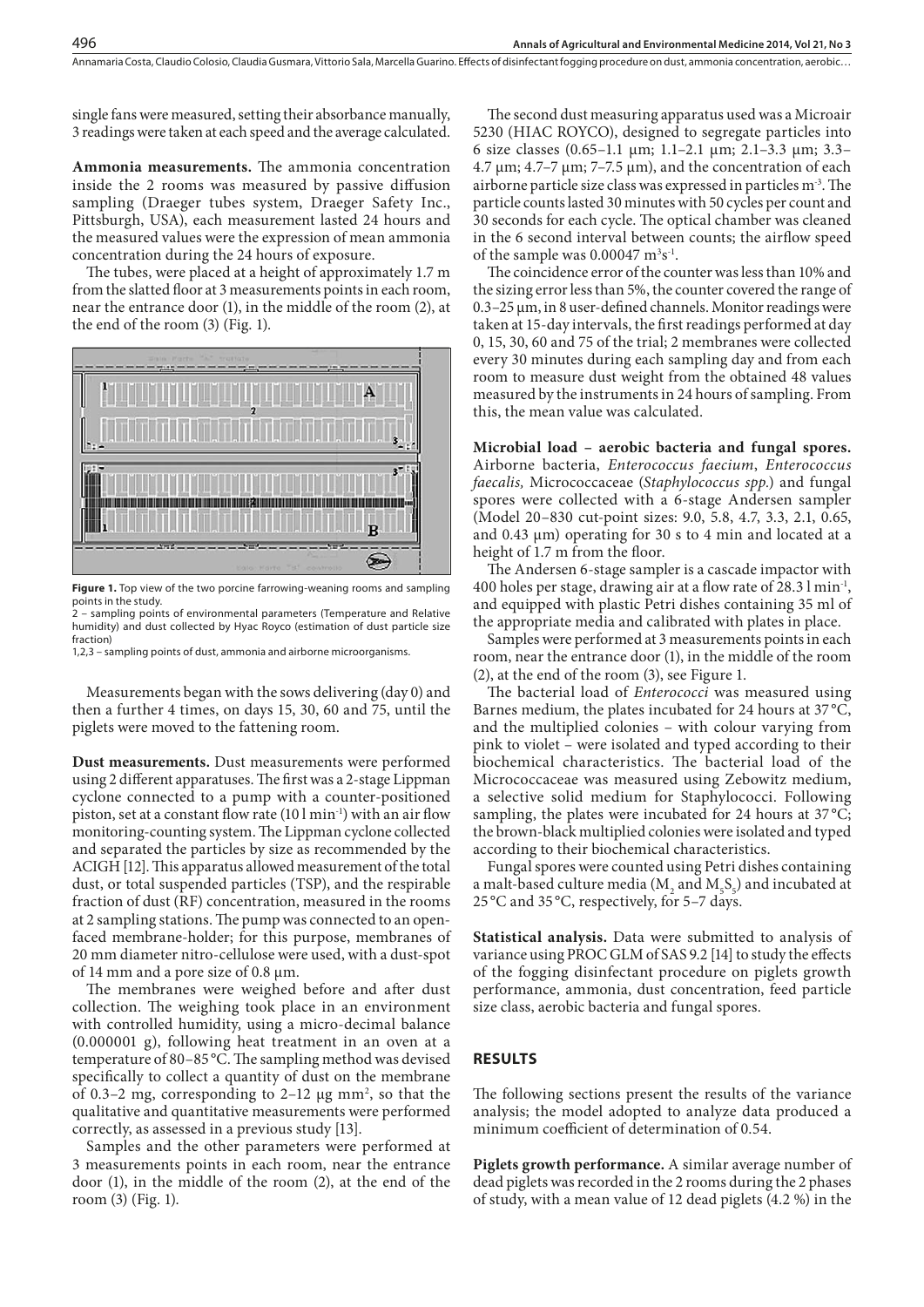Annamaria Costa, Claudio Colosio, Claudia Gusmara, Vittorio Sala, Marcella Guarino . Effects of disinfectant fogging procedure on dust, ammonia concentration, aerobic…

experimental room and 10 in the reference room (3.7%). Pre- weaning mortality, usually acceptable at 7 %, is variable in swine farms, although recent data has indicated lower levels of pre-weaning mortality occurring in the summer and winter, with small peaks (12 %) occurring in spring and autumn (NADIS).

At birth, the piglets' weight showed no significant difference between the 2 rooms for piglets from primiparous and pluriparous sows (Tab. 3).

**Table 3.** Mean weight (kg) of piglets reared in the 2 farrowing rooms

|            | Experimental room<br>Mean weight (kg)<br>$animals=284$ | Mean number of lodged | Reference room<br>Mean weight (kg)<br>$animals = 273$ | Mean number of lodged |
|------------|--------------------------------------------------------|-----------------------|-------------------------------------------------------|-----------------------|
| Day of age | Pluriparous<br>Primiparous<br>(15)<br>(15)             |                       | Primiparous<br>(15)                                   | Pluriparous<br>(15)   |
| 0          | $1.420 + 0.045$                                        | $1.445 + 0.028$       | $1.390 + 0.031$                                       | $1.285 + 0.067$       |
| 15         | $4.2a+0.127$                                           | $4.3a+0.141$          | $4.1a \pm 0.134$                                      | $5b+0.312$            |
| 30         | $7.5b+0.070$                                           | $7.6b+0.410$          | $6.9a + 0.636$                                        | $7.7b+0.288$          |
| 75         | $26.7 + 1.555$                                         | $26.3 + 0.565$        | $26.6 + 1.131$                                        | $26.4 + 0.424$        |

a, b – data on the same row differ for p<0.05

On the last day of the trial, at 75 days of age, there was no significant difference in the average weight of the animals (approx. 26.5 kg) lodged in the 2 rooms.

**Environmental parameters, temperature and relative humidity.** The mean values and the standard deviation of temperature and relative humidity recorded in the 2 rooms are shown in Table 4. There was no significant difference for T and RH in the 2 rooms. Mean ventilation rates measured during ammonia and dust observation sampling period are reported, ventilation rate was similar in the 2 rooms (Tab. 5).

**Ammonia concentration measurements.** The mean values of ammonia concentrations during the observation periods are shown in Tab. 6.

**Table 4.** Mean values and standard deviation of temperature and relative humidity measured in 2 porcine farrowing-weaning room

|                           | Variables                    | Minimum | Maximum | $Mean \pm SD$ |
|---------------------------|------------------------------|---------|---------|---------------|
| Experi-<br>mental<br>room | T (°C)                       | 20.7    | 27.2    | $24.4 + 3.2$  |
|                           | R.H. %                       | 43.5    | 80.8    | $45.6 + 28.8$ |
|                           | Ventilation rate $(m^3 h^1)$ | 815     | 3555    | 2873          |
| Reference<br>room         | T (°C)                       | 22      | 29.2    | $25.6 + 3.6$  |
|                           | R. H. %                      | 46.3    | 71.8    | $46.4 + 22.8$ |
|                           | Ventilation rate $(m^3 h^1)$ | 800     | 3850    | 3011          |

**Table 5.** Mean ventilation rates (mg m-3 ) measured during ammonia and dust measurements in the 2 porcine farrowing-weaning rooms

|                     |                | Ventilation rate $(m^3 h^1)$ |  |  |  |
|---------------------|----------------|------------------------------|--|--|--|
| Sampling time       | Reference room | Experimental room            |  |  |  |
| 0                   | 3765           | 3727                         |  |  |  |
| 15                  | 3179           | 3225                         |  |  |  |
| 30                  | 2790           | 2603                         |  |  |  |
| 60                  | 2826           | 2700                         |  |  |  |
| 75                  | 2495           | 2110                         |  |  |  |
| Overall mean values | 3011           | 2873                         |  |  |  |

| Table 6. Mean values of 24 four hours average ammonia concentration |
|---------------------------------------------------------------------|
| $(mq m3)$ in the 2 porcine farrowing-weaning rooms                  |

|               | Experimental room                      | Reference room |  |
|---------------|----------------------------------------|----------------|--|
| Sampling time | Ammonia concentration<br>$(mq m^{-3})$ |                |  |
| $\Omega$      | 0.56A                                  | 1.39B          |  |
| 15            | 2.79                                   | 2.79           |  |
| 30            | 6.97                                   | 6.97           |  |
| 60            | 11.84a                                 | 14.63b         |  |
| 75            | 22.89A                                 | 29.26B         |  |
|               |                                        |                |  |

(a, b) data on the same row differ for p<0.05;  $(A, B)$  data on the same row differ for  $p < 0.01$ 

The air quality, from this point of view, at day 0, was significantly better in the reference room, which showed a lower ammonia concentration (1.39 vs. 0.56 mg m<sup>-3</sup>, p<0.01). On day 60, the mean ammonia concentration was 11.84 mg  $m<sup>-3</sup>$  for the of experimental room vs. 14.63 mg  $m<sup>-3</sup>$  for the reference room (p<0.05).

At the fifth measurement (75 days of piglets' age), corresponding to the last days of piglets in the rooms, mean ammonia concentration in the experimental room reached the value of 22.89 mg  $m<sup>3</sup>$  vs. 29.26 mg  $m<sup>3</sup>$  in the reference room  $(p<0.01)$ .

**Dust concentration measurements.** In both farrowingweaning rooms, dust concentration, measured as TSP and RF, increased during the 75 days of observation (Tab. 7).

Table 7. Mean values of 24 hours average concentrations (mg m<sup>-3</sup>) of total suspended particles (TSP) and respirable fraction (RF) in the 2 porcine farrowing-weaning rooms

| Sampling<br>time | TSP mg $m-3$                              |                    | $RF$ mg m <sup>-3</sup> |                    |  |
|------------------|-------------------------------------------|--------------------|-------------------------|--------------------|--|
| d                | Reference<br>Experimental<br>room<br>room |                    | Experimental<br>room    | Reference<br>room  |  |
| $\Omega$         | 0.081                                     | 0.081              | 0.013                   | 0.013              |  |
| 15               | 0.180a                                    | 0.310 <sub>b</sub> | 0.160                   | 0.108              |  |
| 30               | 0.230A                                    | 0.745B             | 0.160a                  | 0.375 <sub>b</sub> |  |
| 60               | 0.270A                                    | 2.970B             | 0.120A                  | 1.050B             |  |
| 75               | 1.300A                                    | 3.200B             | 1.200a                  | 1.630 <sub>b</sub> |  |
|                  |                                           |                    |                         |                    |  |

a, b – data on the same row differ for p<0.05 A, B – data on the same row differ for  $p < 0.01$ 

TSP – total dust or total suspended particles

RF – respirable fraction

Dust concentrations, intended as respirable fraction (RF) and total suspended particles (TSP), measured by the 2-stages Lippman selector, were similar in the 2 rooms at the beginning the trial; during the following weeks, however, the dust concentration was generally lower in the experimental room.

Both rooms showed the same value of 0.081 mg m-3 for TSP at day 0. At the following measurements, the TSP concentration was always lower in the experimental room – up to 1.3 mg  $m<sup>3</sup>$  vs. 3.2 mg  $m<sup>3</sup>$  for the reference room (p<0.01) at the last measurement.

In general, RF or the respirable fraction in the disinfected room was lower than in the reference room; at the end of the trial, the respirable fraction was  $1.63$  mg m<sup>-3</sup> in the reference room and 1.2 mg m<sup>-3</sup> in the experimental room ( $p$ <0.05).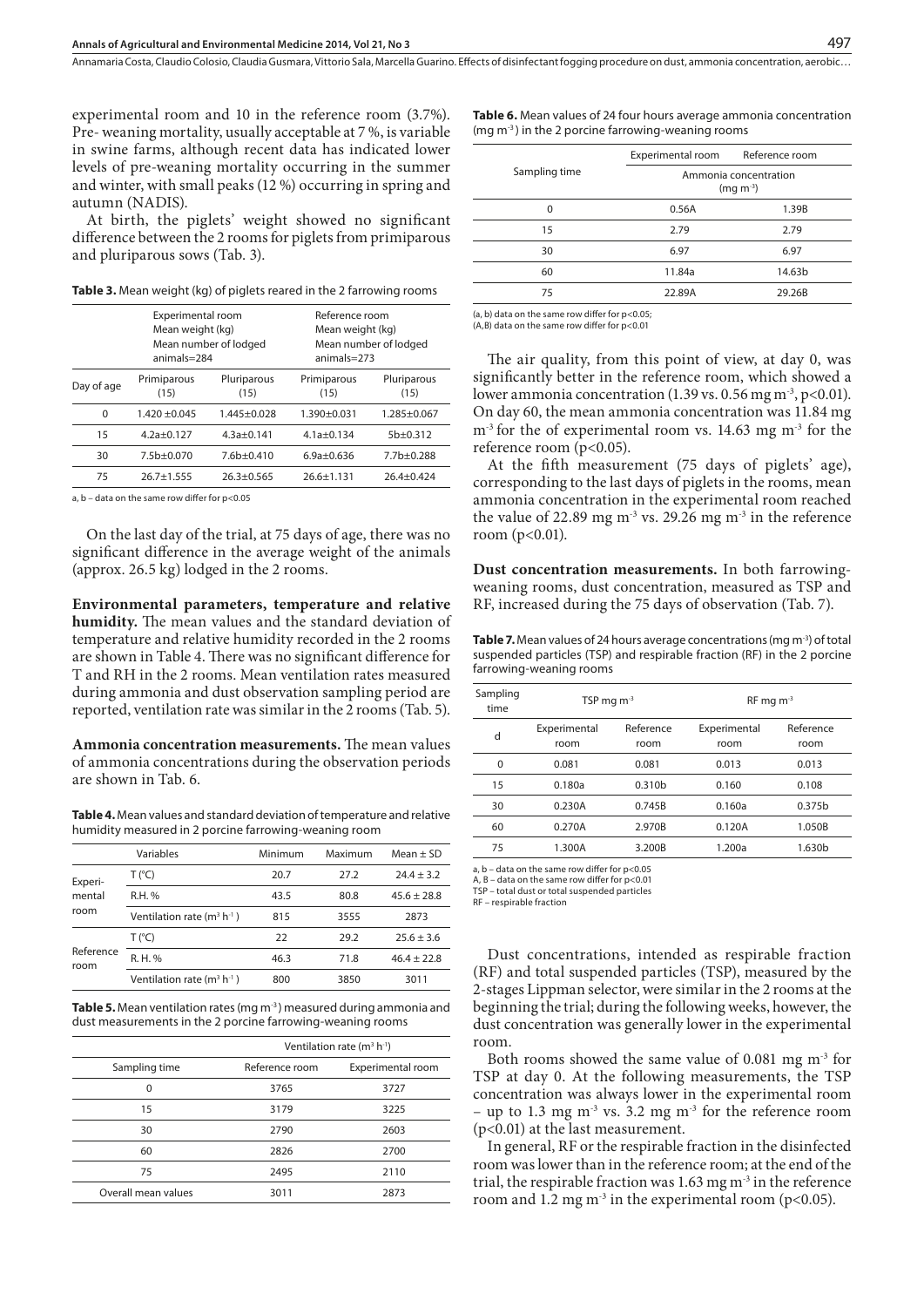The number of particles counted by the laser instrument Microair 5230 (HIAC ROYCO), transformed into logarithmic values, is shown in Figure 2.



**Figure 2.** Mean number of dust particles sorted by size. \* data differ for p<0.05

In general, in both rooms, the dust class ranging from  $0.65 \mu m - 1.1 \mu m$  presented the higher number of particles; the disinfectant fogging procedure reduced the number of particles larger than  $2.1 \mu m$ , while the smaller particles, belonging to the aerodynamic classes ranging from 0.65– 1.1  $\mu$ m and from 1.1–2.1  $\mu$ m remained unaffected by the treatment.

**Aerial contaminants concentration.** Results from the 6-stage phase Andersen separator are shown in Table 8, with mean values of CFU of the faecal enterococci, microccocci and fungal spores for particle size in the 2 rooms. In general, the variance analysis underlined a significant effect of dust particle size on CFU number for *E. faecium*, (P≤0.0001) and, *E. Faecalis;* in fact, the higher number of these bacteria was detected for the smallest particles with a size ranging from  $0.65 \mu m - 1.1 \mu m$ .

**Table 8.** Mean concentrations (CFU m-3) of Enterococci, Micrococcaceae and fungal spores collected for the different dust particle size classes, in the 2 porcine farrowing-weaning rooms

|                                     | E. faecium<br>$CFU$ m <sup>-3</sup> |                   | E. faecalis<br>$CFU$ m <sup>-3</sup> |                   | Micrococcaceae<br>$CFU \, \text{m}^{-3}$ |                   | <b>Fungal Spores</b><br>$CFU m-3$ |                   |
|-------------------------------------|-------------------------------------|-------------------|--------------------------------------|-------------------|------------------------------------------|-------------------|-----------------------------------|-------------------|
| Dust class<br>particle<br>size (µm) | Experimenta<br>room                 | Reference<br>room | Experimenta<br>room                  | Reference<br>room | Experimenta<br>room                      | Reference<br>room | Experimenta<br>room               | Reference<br>room |
| $0.65 - 1.1$                        | 120                                 | 124               | 11                                   | 6                 | 50                                       | 42                | 1.2a                              | 2 <sub>b</sub>    |
| $1.1 - 2.1$                         | 67                                  | 21                | 3                                    | $\overline{2}$    | 50                                       | 16                | 0.06a                             | 0.46 <sub>b</sub> |
| $2.1 - 3.3$                         | 80                                  | 28                | 5                                    | 3                 | 45                                       | 31                | 0a                                | 0.2 <sub>b</sub>  |
| $3.3 - 4.7$                         | 44                                  | 23                | 3                                    | $\overline{2}$    | 20                                       | 16                | 0.26a                             | 0.86 <sub>b</sub> |
| $4.7 - 7$                           | 25                                  | 7                 | $\overline{2}$                       | 1                 | 13                                       | 15                | 0a                                | 0.2 <sub>b</sub>  |
| $7 - 7.5$                           | 1                                   | $\overline{2}$    | $\Omega$                             | $\Omega$          | 3                                        | 10                | $\Omega$                          | $\mathbf 0$       |
| <b>TOTAL</b>                        | 338                                 | 205               | 24                                   | 14                | 180                                      | 130               | 15a                               | 184b              |

(a, b) data differ for p<0.01;

No significant differences in the concentrations of *Enterococcus* spp. and Micrococcaceae in the air were found between the experimental and reference rooms.

Fungal spores were lowered by the treatment, with 15 total CFU for the experimental room vs. 184 total CFU of the reference room  $(p<0.01)$ . The finest particulate matter fractions (up to the dust class particles with size ranging from 4.7–7 µm) showed the highest fungal spores concentration in the reference room.

#### **DISCUSSION**

Animal performance and environmental conditions were similar in the 2 rooms, with no significant differences at the end of the trial.

Ammonia concentration increased during the trial in both rooms, depending on the increasing weight of the piglets, according to [15] the reduced ventilation rates following the decrease of outside temperature: at the end of the production cycle, in both rooms, ammonia level widely exceeded the value considered to be the most common and recommended threshold of 20 ppm, or 14 mg  $m<sup>3</sup>[16]$ .

The reference unit showed a significantly higher ammonia concentration than the that measured in the experimental unit throughout the observation periods: ammonia concentration reduction induced by fogging disinfectant treatment was estimated at 18 %, with overall mean values of 9.01 mg m-3 for the treated room vs. 11.01 mg m<sup>-3</sup> for the reference room.

The difference in ammonia concentration between the 2 rooms, under similar environmental conditions and with a parity of lodged animals, can be explained by the disinfection procedure using the fogging system which acted as an aerial ammonia reducer, for the oxidizing effect of Virkon S [17].

In both farrowing rooms, ammonia TSP and RF increased during the 75 days of observation, and both dust fractions resulted in reduction by the fogging treatment. This is in agreement with a study conducted by Ellen et al. [18] who measured the impact of modifying relative humidity on dust levels in broiler houses. The study demonstrated that in houses fitted with fogging equipment, inhalable dust levels were reduced 13 and 22.5% during autumn and spring flocks, when the buildings were maintained at 75% RH, compared with control buildings. A slight immediate effect on the respirable dust was observed after fogging with pure water or water with rapeseed oil.

Analysis of particle size concentration showed that the number of particles larger than 2.1 μm resulted in a lowering by the disinfectant fogging treatment, while the smaller particles remained unaffected by the treatment.

Fungal spores were also reduced by the treatment, probably because of the oxidizing effect of Virkon S, which is more efficient in fungal spores reduction [17].

In fact, the peroxymonosulfate principal component of Virkon has an oxidant effect on spores: spores have several hard coats that are very resistant to chemicals and physical stresses, such as heat, ultraviolet light, and temperature.

Fungal spores, considered an important etiological agent for allergic reactions, hay fever, rhinitis, asthma or pneumonitis [19], were significantly reduced by the disinfectant fogging treatment.

The finest particulate matter fractions showed the highest fungal spores concentration, probably associated with the higher number of particles in those classes, in agreement with research [20, 21] which showed that airborne microorganisms are easily adsorbed on the dust particle surface. Moreover, Omland [2] reported that the majority of spores for many fungi are in the respirable size range  $($ 

The bacterial load increased over time in both rooms and the treatment did not show any effect on microorganisms